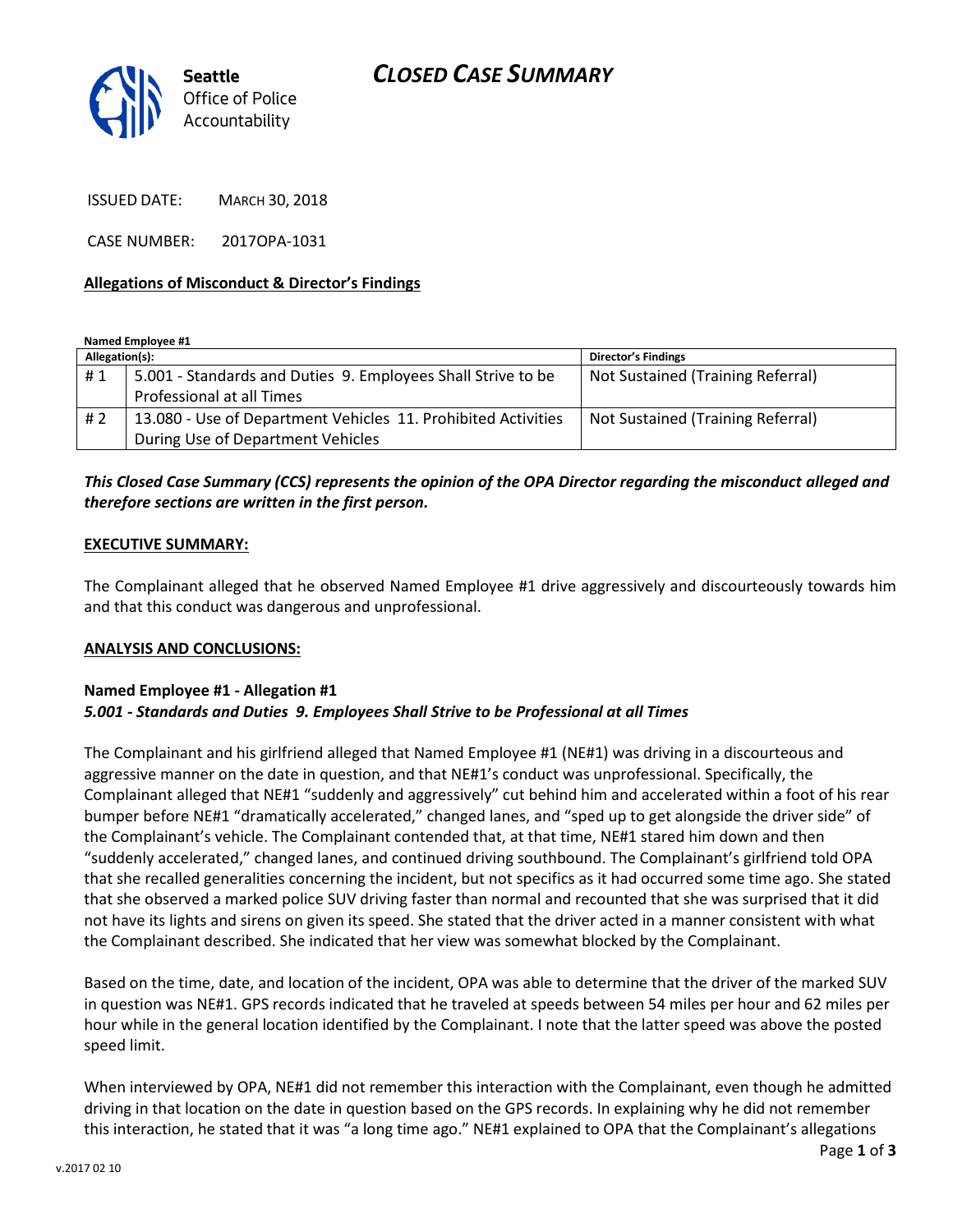



OPA CASE NUMBER: 2017OPA-1031

"did not sound like" his driving. He said that he had no recollection of pulling next to a motorist and staring that person down. He remarked that it did not "sound safe." When asked whether he operated his vehicle on that date in a discourteous or aggressive manner, he stated: "No, not to my knowledge." With regard to his driving, generally, he told OPA the following: "I am typically very cautious, and compared to my peers, a slow driver." While he had no recollection of the incident, he said that it was "inconsistent" with his driving. He lastly opined that the Complainant could have thought NE#1 was staring him down when NE#1 was checking a blind spot, and stated that it was possible that this situation was "misinterpreted" by the Complainant.

There was no third party video of this incident, and neither the Complainant nor his girlfriend recorded NE#1's driving and behavior. Moreover, NE#1 did not have his In-Car Video system activated at that time and, as such, there was no Department video that recorded what occurred.

SPD Policy 5.001-POL-9 requires that SPD employees "strive to be professional at all times." The policy further instructs that "employees may not engage in behavior that undermines public trust in the Department, the officer, or other officers." (SPD Policy 5.001-POL-9.) If NE#1 behaved as alleged by the Complainant and the Complainant's girlfriend, his behavior would have been unprofessional and in violation of SPD policy. The expectation of the Department is that it's officers will drive courteously and without aggressive interacting with other motorists. The failure to do so undermines the community's trust and confidence in police officers and in the Department as a whole.

Here, NE#1's recounting of these events and his contention that he does not remember engaging in this conduct are extremely unconvincing. Notably, he was careful not to deny that he engaged in this conduct, he merely stated that he could not recall whether he did so and that it was inconsistent with his normal behavior. NE#1's lack of any memory of this incident, combined with the Complainant's and his girlfriend's consistent accounts, the lack of any discernable motive on their part to make this incident up, and the conclusive evidence placing NE#1 at the scene, suggests that this incident occurred as alleged by the Complainant. However, given the lack of definitive evidence in this regard – specifically a contemporaneous video recording or other evidence conclusively establishing NE#1's behavior, I find that a Sustained finding is unsupported by the evidence. This should not be interpreted to mean, however, that I think that NE#1 did not engage in this conduct or that I am condoning his behavior. Indeed, I am inclined to believe the opposite. Ultimately, however, I recommend that NE#1 receive a Training Referral.

• **Training Referral**: NE#1 should receive additional training from his chain of command concerning the appropriate operation of his patrol vehicle. NE#1 should be informed that discourteous and aggressive driving unrelated to a Department necessity is contrary to policy and further constitutes unprofessional behavior. This type of conduct reduces the public's trust and confidence in police officers and in the Department as a whole. This re-training and counseling should be memorialized in a PAS entry.

Recommended Finding: **Not Sustained (Training Referral)**

#### **Named Employee #1 - Allegation #2** *13.080 - Use of Department Vehicles 11. Prohibited Activities During Use of Department Vehicles*

SPD Policy 13.080-POL-11 prohibits SPD employees from "driving in a manner that is discourteous or aggressive, unless necessary to effect a recognized law enforcement purpose."